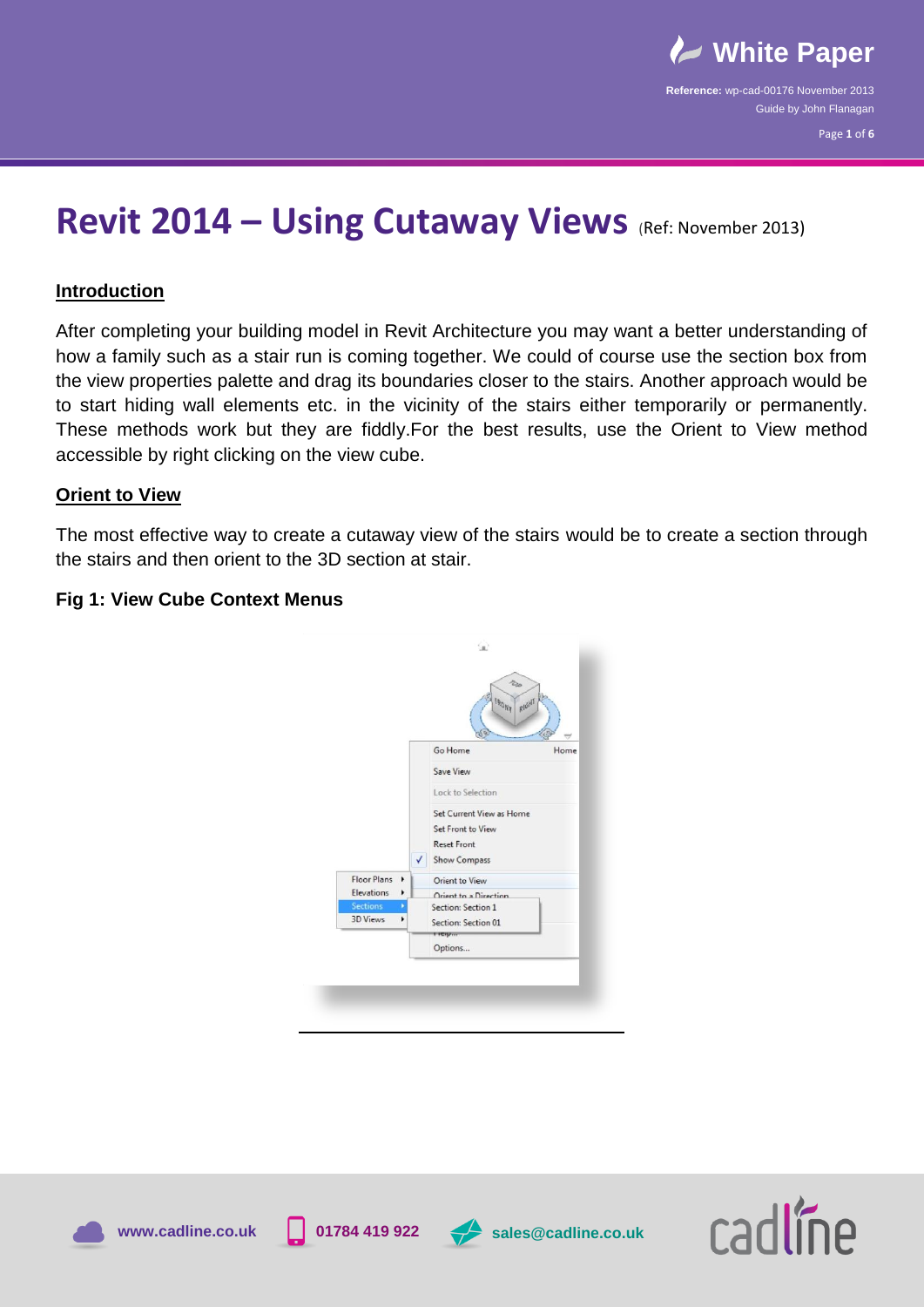

## **Create and Orient to a Stair Section View**

To customise a view follow these steps:

1. Create a Section View of the stair run in your building model (Fig 2).





The Section tool is located on the Ribbon View tab. Select the section tool and click to the left of the model as indicated in Fig 2 above. Move to the far right of the model and click again to place your building section line, then click modify to cancel the command. If this is the first section created in the model it will be recorded in the project browser as Section 1. To view the section you can either double click the section head in the floor plan view or else double click the section name from the project browser. You can also rename the section by right click on it and then select the rename option from the right click menu.





**www.cadline.co.uk 01784 419 922 sales@cadline.co.uk**

cadlíne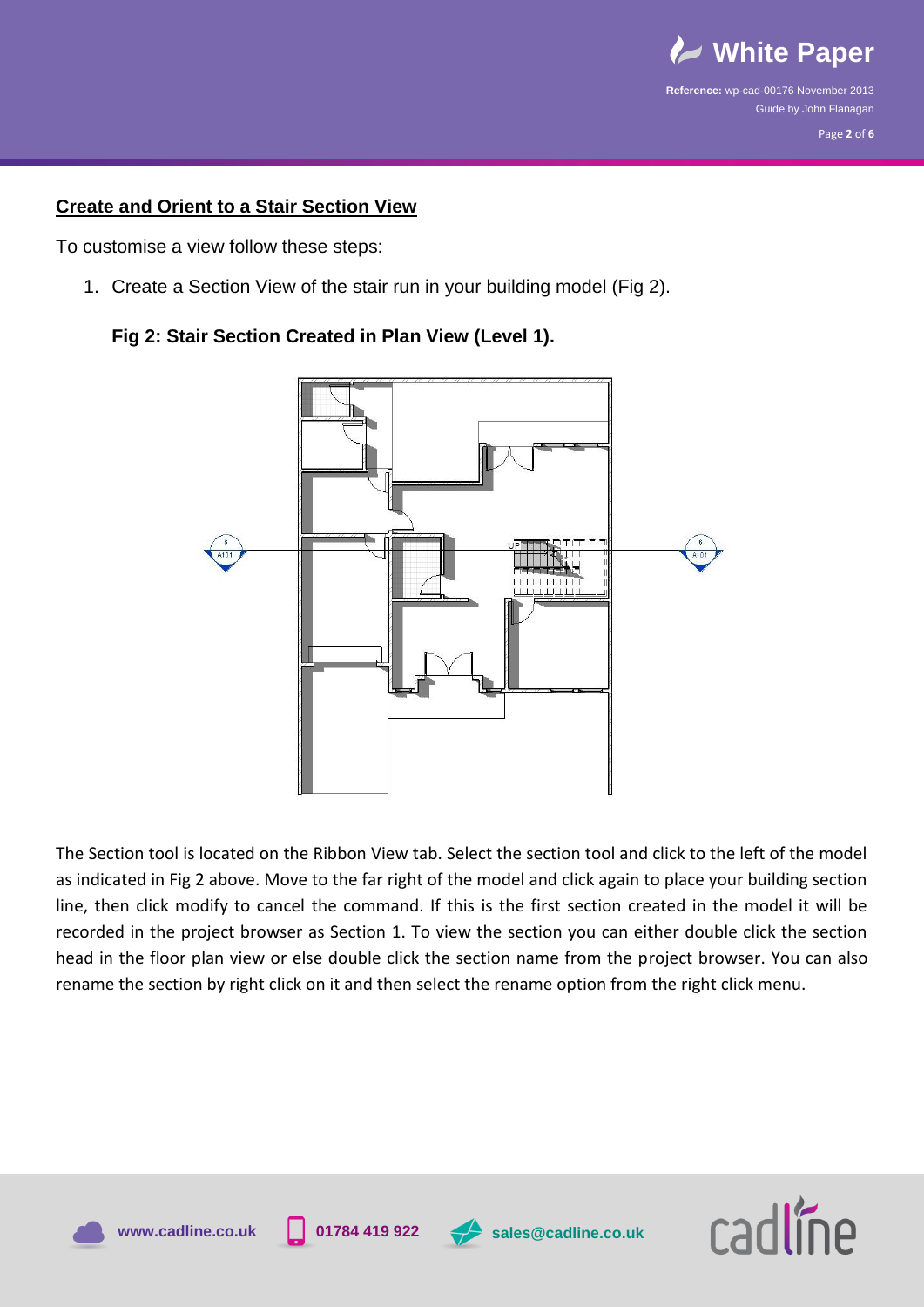

Page **3** of **6**

## **Fig 3: Stair Section View**

![](_page_2_Figure_4.jpeg)

2. Duplicate a 3D default model view (Fig 4).

# **Fig 4: Duplicate View**

|                                                                                                                         | - Bird Eye Elevation<br>-Bird Eye Elevation - From Back<br>Exterior Perspective<br>Interior Perspective                                           |   |                                                      |
|-------------------------------------------------------------------------------------------------------------------------|---------------------------------------------------------------------------------------------------------------------------------------------------|---|------------------------------------------------------|
| (3P)<br>Elevati<br>Ba                                                                                                   | Open<br>Close                                                                                                                                     |   |                                                      |
| Frc<br>- Section                                                                                                        | Show Camera                                                                                                                                       |   |                                                      |
| Legend<br>Schedu<br><b>国</b> Sheets                                                                                     | Apply Template Properties<br>Create View Template From View                                                                                       |   |                                                      |
| A101                                                                                                                    | <b>Duplicate View</b>                                                                                                                             | Þ | Duplicate                                            |
| 中 A102<br><b>凹 Familie</b><br>+ Annot<br>Fi-Cable<br>F- Ceiling<br>Fi-Condu<br>Fi-Curtain<br>Fi-Curtain<br>Fill-Curtain | Convert to independent view<br>Apply Dependent Views<br>Save to Project as Image<br>Delete<br>Copy to Clipboard<br>Rename<br>Select All Instances | r | Duplicate with Detailing<br>Duplicate as a Dependent |
| Fi-Detail<br>✓                                                                                                          | Properties                                                                                                                                        |   |                                                      |
| <b>IFI</b> Doors                                                                                                        |                                                                                                                                                   |   |                                                      |
| in Duct S<br>i Ducts                                                                                                    | Save to New File                                                                                                                                  |   |                                                      |

![](_page_2_Picture_8.jpeg)

![](_page_2_Picture_11.jpeg)

**www.cadline.co.uk 01784 419 922 sales@cadline.co.uk**

![](_page_2_Picture_13.jpeg)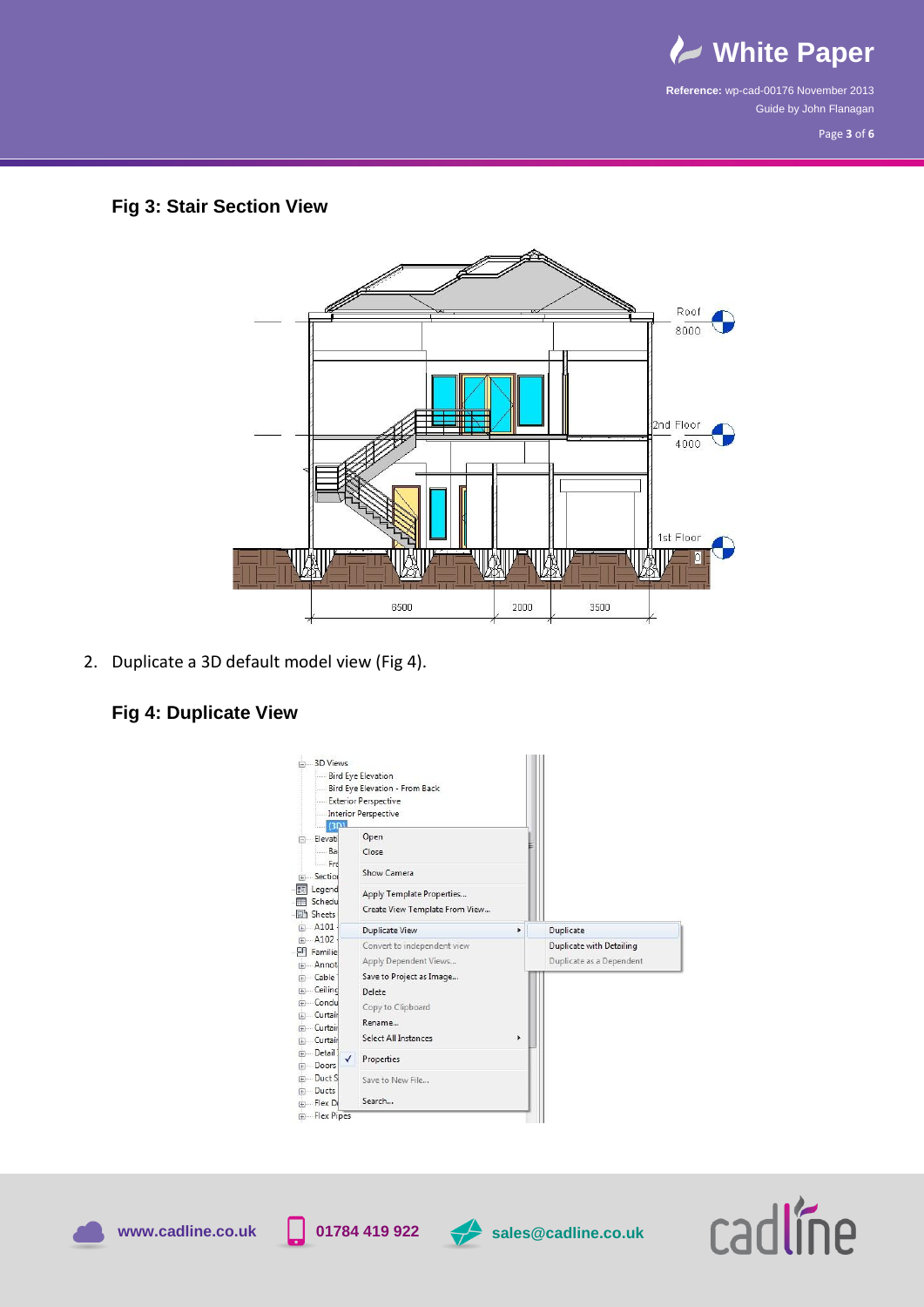![](_page_3_Picture_0.jpeg)

3. Rename the Duplicated View

Right Click on the Copy of the 3D view that appears in the project browser and rename it to 3D Stair Section in the Rename View dialogue box (Fig 5).

## **Fig 5: Rename View**

| 3D Stair Section |       |  |
|------------------|-------|--|
|                  | Name: |  |
|                  |       |  |
|                  |       |  |

## 4. Orient to View

Double click on the renamed 3D Stair Section View to open it and then right click on the view cube to access the orient to view options (Fig 6). You can orient this view to match any of the other views in you project, in this case – 3D Stair Section. This process will spin the view around, crop it down and make it match our original stair section created in floor plan.

## **Fig 5: Orient to View – View Cube Context Menu**

![](_page_3_Picture_9.jpeg)

![](_page_3_Picture_10.jpeg)

![](_page_3_Picture_12.jpeg)

![](_page_3_Picture_13.jpeg)

**www.cadline.co.uk 01784 419 922 sales@cadline.co.uk**

![](_page_3_Picture_15.jpeg)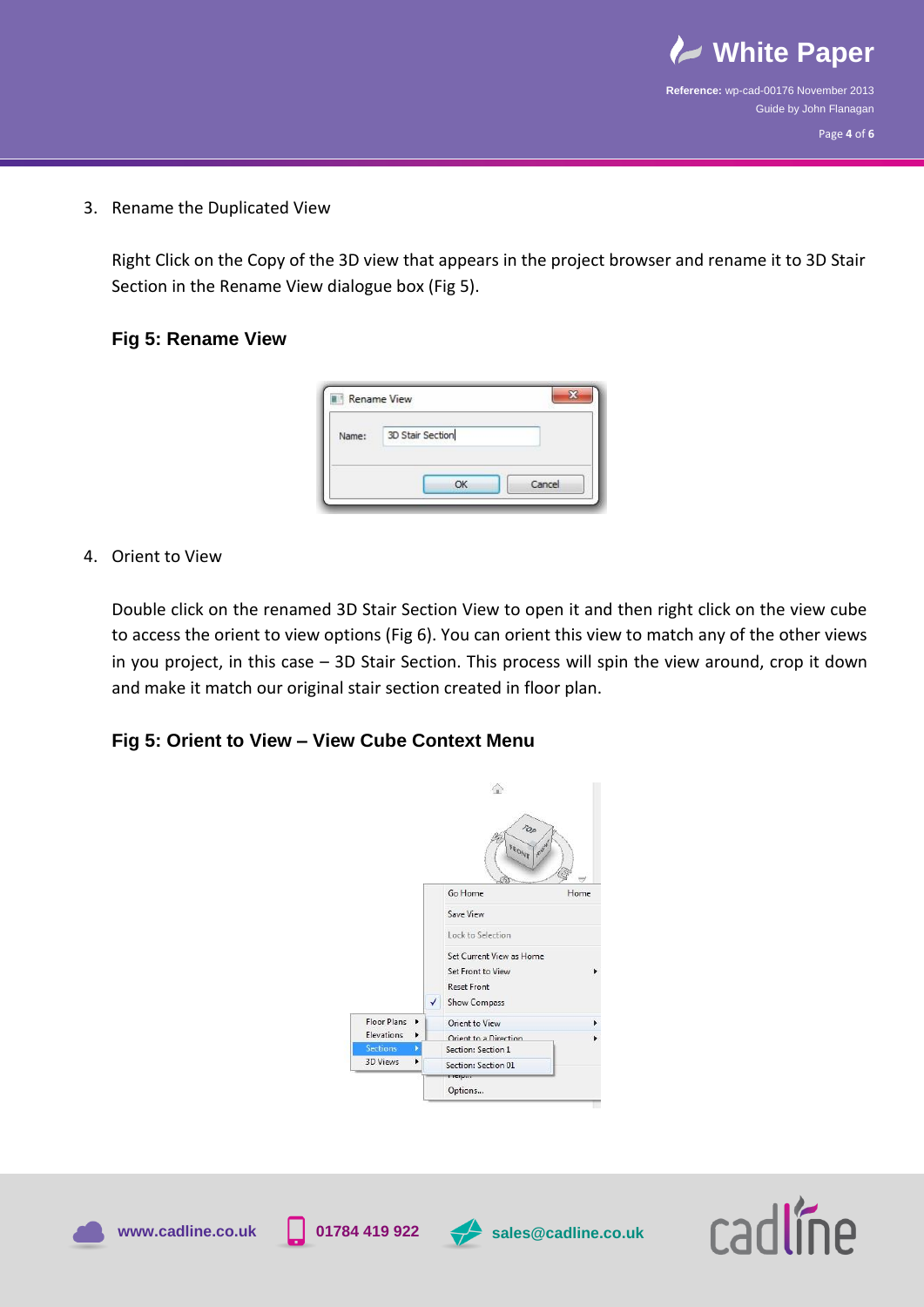![](_page_4_Picture_0.jpeg)

Page **5** of **6**

Adjust the view cube to get the best view of your stairs in 3D (Fig 6).

# **Fig 6: 3D Stair Section**

![](_page_4_Figure_5.jpeg)

You can see that a section box has been placed at the desired stair location to match our section placed in plan view. Try to duplicate the 3D model several times and orient to floor plan and elevation views etc.

![](_page_4_Picture_7.jpeg)

![](_page_4_Picture_9.jpeg)

![](_page_4_Picture_10.jpeg)

![](_page_4_Picture_12.jpeg)